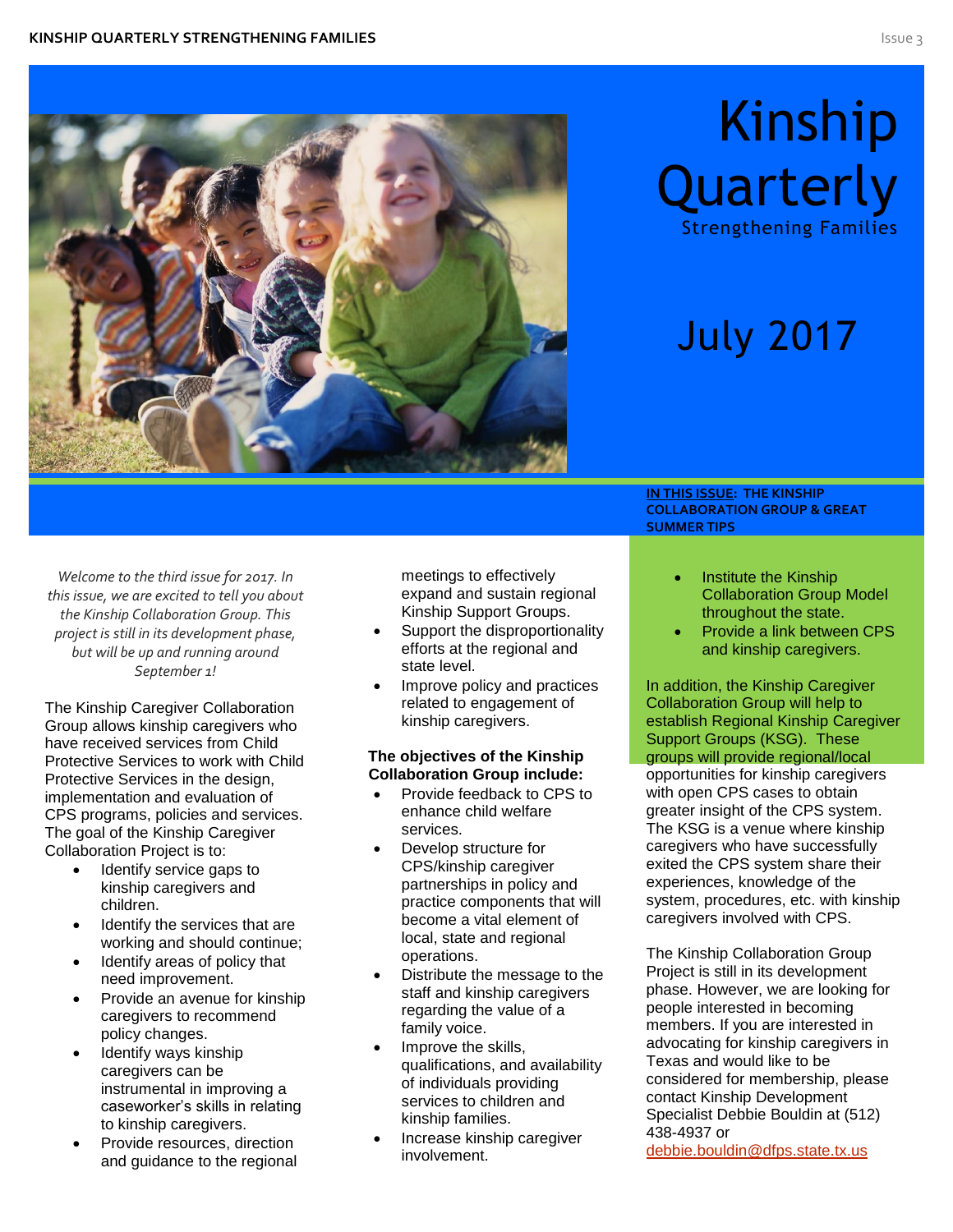#### **Beyond ECI: Next Steps for Your Child**

Does your child receive services from the Early Childhood Intervention program (ECI)? If so, you and your ECI team have developed outcomes and activities to help your child grow and learn, addressed your child's health needs, and addressed the needs of your family. Now that your child is getting older, it is time to start planning for when he or she leaves ECI.

All children must exit ECI by their third birthday. We call the process of exiting out of ECI "transition." Successful transitions require planning ahead with your ECI team and other partners, such as community service providers. Your ECI team will work with you to develop steps and services for transition that are specific to your child and family when your child is between 27 months old and no later than 90 days before your child's third birthday. Your ECI team will assist you in finding resources for your child and family for when your child is no longer enrolled in ECI.

#### **Choices for your child after ECI**

There are many options for your child after he or she exits from ECI. You and your ECI team can determine what choices will be best. Your service coordinator will help you determine what might be needed for your child to participate in any of the following:

- Child care settings
- Private therapy
- Charter schools
- Head Start\*
- Parent's Day Out programs
- Community recreation programs
- Neighborhood play groups
- Library story hours
- Classes for children, such as art, music, gymnastics or swimming • School district Preschool Programs

for Children with Disabilities (PPCD)

\*Head Start is a federal program that promotes the school readiness of young children through agencies in their local community. Head Start and Early Head Start programs support the comprehensive development of

children from birth to age five, in centers, child care partner locations, and in the children's homes. Parent involvement is a large component of the Head Start program. Children are eligible for Head Start based on income requirements. Head Start also has slots specifically reserved for children with disabilities. The [Program Locator](https://eclkc.ohs.acf.hhs.gov/hslc/HeadStartOffices) can help you find the program nearest you.

#### **Questions to help you decide:**

• What does my child like to do? • How do I want my child to interact with others?

• What are my goals for my child in the next year?

#### **Choices for Your Child in Your Community**

Your service coordinator will help you explore options and schedule transition meetings with the organizations or programs in your community that you might like your child to attend after he or she exits from ECI. Your service coordinator and other team members can also provide strategies to help your child fully participate in these programs and activities.

Attending a transition meeting does not mean your child has to enroll in the program you are considering. These meetings will give you a chance to learn more about the services offered, find out about next steps and ask questions. Remember, transition is a time to look at all of your child's options. Your child can enroll in both community programs and activities, and enroll in the school district PPCD. If you are considering several options, you may have more than one meeting. If you are considering a group program for your child, the meeting may include visits to the program sites.

#### **Things you may want to ask about include:**

- Eligibility requirements
- Scheduling
- Costs/Insurance
- Transportation
- Documents needed to enroll
- Any special diet needs for your child
- Giving and/or storing your child's medication
- Special accommodations such as wheel chair ramps.

Things you may want to share include:

- Important information about your child and family
- Your hopes and dreams for your child

• Your child's favorite toys and activities.

#### **Choices for your child in your local school district**

Public schools have services called the Preschool Program for Children with Disabilities (PPCD) that begin for eligible children on their third birthday. If you want to explore PPCD services, and you give your approval, you will participate in a transition conference with representatives of your school district and ECI. The transition conference usually occurs three to nine months before your child's third birthday. The meeting will be conducted in your native language using words and terms you can understand. To get the most from this conference, let your service coordinator know if you need translation or interpreter services, including sign language.

#### **At the conference, the school district or ECI staff will:**

• Explain eligibility requirements for PPCD services

• Explain the evaluation procedures for determining eligibility

- Explain the steps and timelines
- Explain your parental rights

• Explain the different types of information that may be needed from you

• Answer your questions and consider your concerns

• Discuss extended year services and locations where services may be provided

• Explain that children may receive PPCD services in pre-kindergarten classes, and community settings such as preschool or Head Start.

#### **To help school district staff understand your family, you can:**

• Share ideas for goals and objectives that are important to your family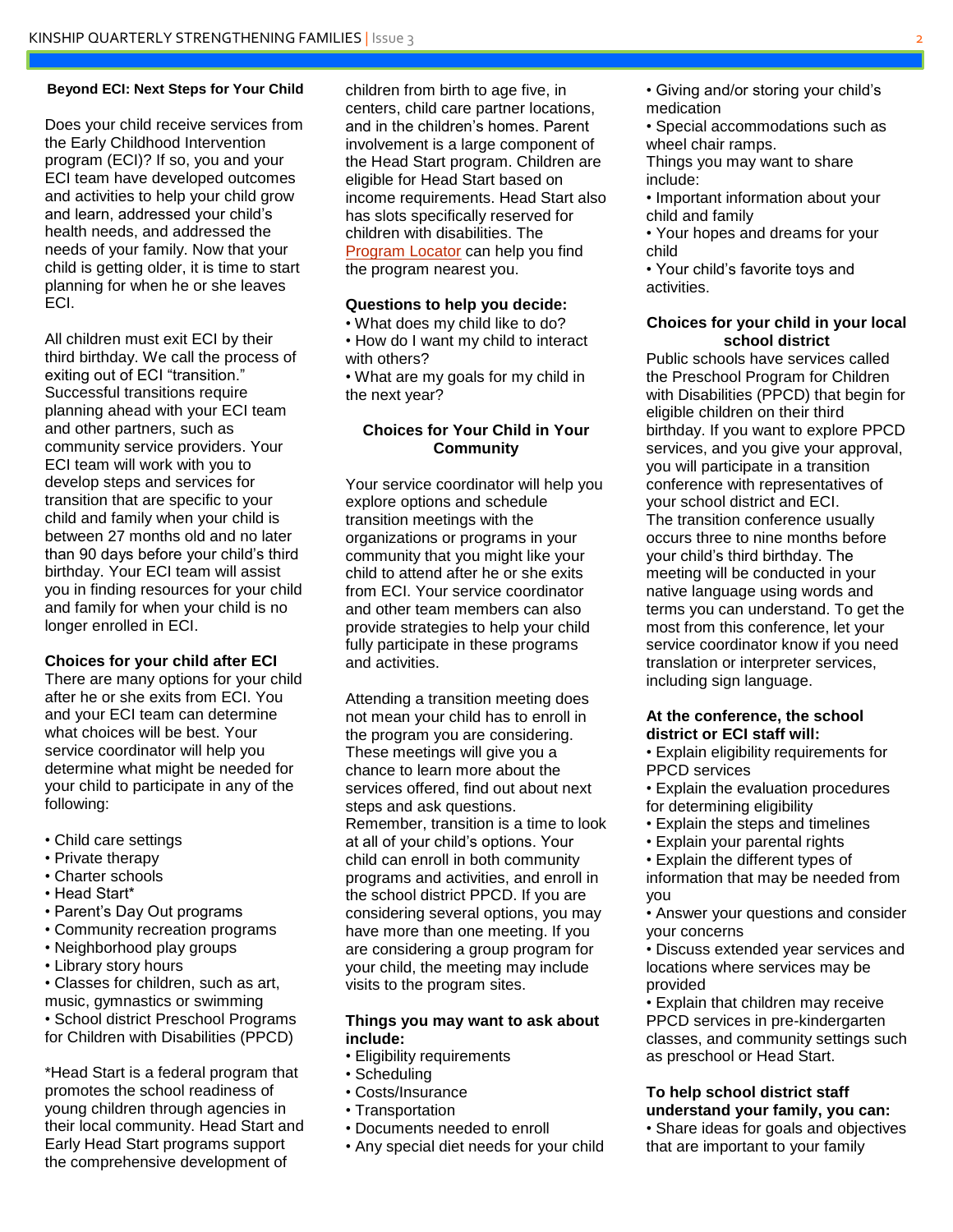• Invite friends, relatives, and child care staff who may have useful information to the conference • Describe your child's current activities and routines • Describe what you want for your child in terms of future activities and routines

### **Summer Tips**

Students "lose" 2-3 months of learning during the summer. Here are a few suggestions to keep kids engaged:

- Build a house, elephant or a giraffe with cards
- Memory Game- Object: Match 2 "like" cards
- Play a card game War, Solitaire, Crazy 8's, Go Fish
- Math Challenge-Place 5 numbered cards in a horizontal line, face up. ADD or MULTIPLY the 6<sup>th</sup> card against the other 5 cards.
- Make a photo journal from old magazines of all things beginning with the letter B or T or S.



- Dress up Day Be a pirate, princess, or a cat for the day
- Plan a treasure hunt
- Paint a rock
- Public libraries are a wonderful and free resource

**Note:** The school district program will address your child's educational needs, but unlike ECI, it does not address family needs. Before you transition out of ECI, your service coordinator will help you access services to meet your family's other needs.

> for children and teen activities.

- Check out the "Free Admission Day" for local museums
- Free Summer Movies in the park
- Make popsicles in Dixie cups with fruit juices



- Apply for scholarships for the YMCA, art class, sport clinics, church camps.
- Sign up for kids' workshops at Michaels, Lowe's, Home Depot, Joanne Fabrics, and Hobby Lobby.
- Look into your local community centers for children and teen activities.
- Build a Slip and Slide. Ask a contractor for a piece of heavy duty commercial white plastic. Drizzle baby shampoo on plastic for notears fun and turn on the hose.
- Make a bird feeder with peanut butter and pine cones and yarn.
- Plant a garden

For additional information on your child's transition, please contact your ECI service coordinator.

- Learn a new hobby by using the community clubs and resources, fishing, gardening, knitting, running.
- Make an indoor hopscotch grid with masking tape or chalk.
- Make your own bingo cards.
- Make a Dreamcatcher out of string and a twig
- Take turns reading a book chapter out loud.
- Make fanciful necklace with yarn, buttons, noodles, paper flowers or glitter.
- Plan and shop for a family meal.
- Show me how you can…
	- o Plan a budget for you
	- o Make a doctor's appointment
	- o Ask a teacher for help
	- o Introduce yourself
	- o Fill out an application
	- o Write a note to a friend
	- o Sew a button on a shirt
	- o Fold your clothes
	- o Tie your shoes